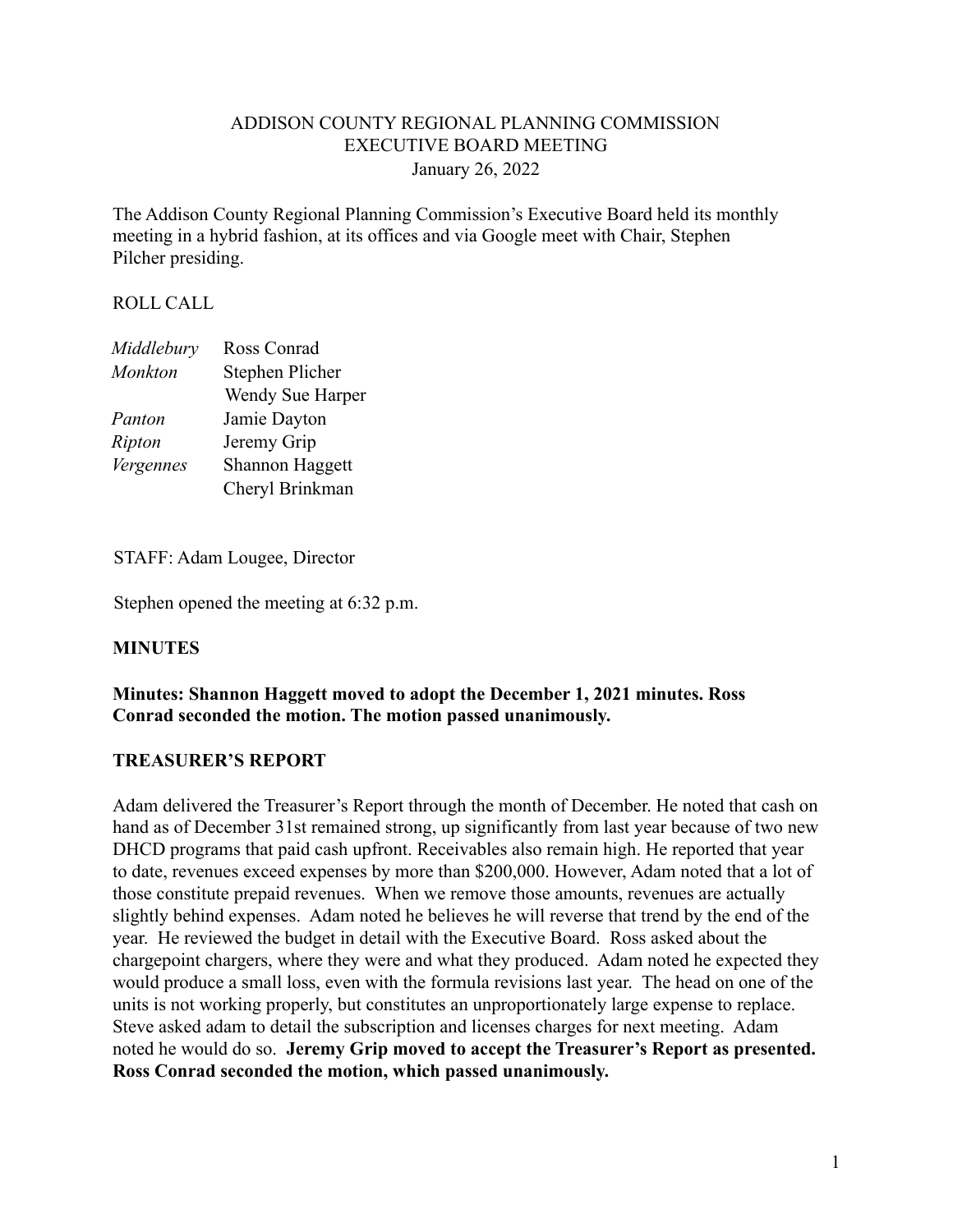# **COMMITTEE REPORTS**

Act 250/248, Housing, Natural Resources, Local Government, and Economic Development Committees: Adam stated that the committees noted above have not met since prior to the last Full Commission meeting.

Energy: Jeremy Grip reported the energy committee had met earlier this month to discuss projects that it would pursue with Maddi to support town initiatives and help towns track their usage accurately.

Transportation Advisory Committee (TAC): Shannon noted the TAC met in January. John Van Hoesen presented a transportation planning tool to track repeat damage to town infrastructure from flooding. Mike gave the committee an update on the New haven train station move, the PELS study in Vergennes and surrounding communities and the downtown grants.

## **OLD BUSINESS**

ARPA and other State Recovery Funding (Flood Resiliency, Housing, Broadband): The Executive Board discussed the American Recovery Plan money municipalities in the Region have received. Adam noted that ACRPC had received funding to support municipalities and to help them navigate the rules regarding how to spend their own funding. Andrew continues to work on outreach to towns. The big news is that the Treasury issued its final rules on January 6th. Those rules contain a large exemption for municipalities that received less than \$10M from the program. The exemption affects every town in Vermont, except Burlington. All will be able to use their ARPA funding to replace the presumed amount of up to \$10Mas lost revenue. In essence, towns will be able to spend their allocation an almost any function of government. Therefore, they will have a lot more flexibility on how to spend their money. Adam noted he hoped most towns would continue to focus on transformational changes.

Andrew is pursuing flood resilience grants to replace a culvert and clean debris from a collapsed bridge from Lewis Creek.

Earlier this evening ACRPC hosted a webinar on creating wastewater solutions for small villages to allow towns to create housing. ACRPC is also working with Saint Stephen's church and ACCT to create a program to increase accessory dwelling unit construction in the region. Stephen Pilcher noted that he had recently spoken with Tyler Maas about creating a program using some of Monkton's ARPA allocation.

New ACRPC Funding (Bylaws, Energy, CWSP, CEDS, Brownfields): Adam noted that ACRPC worked with four member towns to apply for new funding to revise bylaws to promote housing development, three of the four received funding. .

Maddi continues to work on Energy issues. She has completed good summaries of both the Comprehensive Energy Plan and the Climate Council's plan. She has also created ACRPC's annual scorecard on how our member towns that produced enhanced energy plan are doing